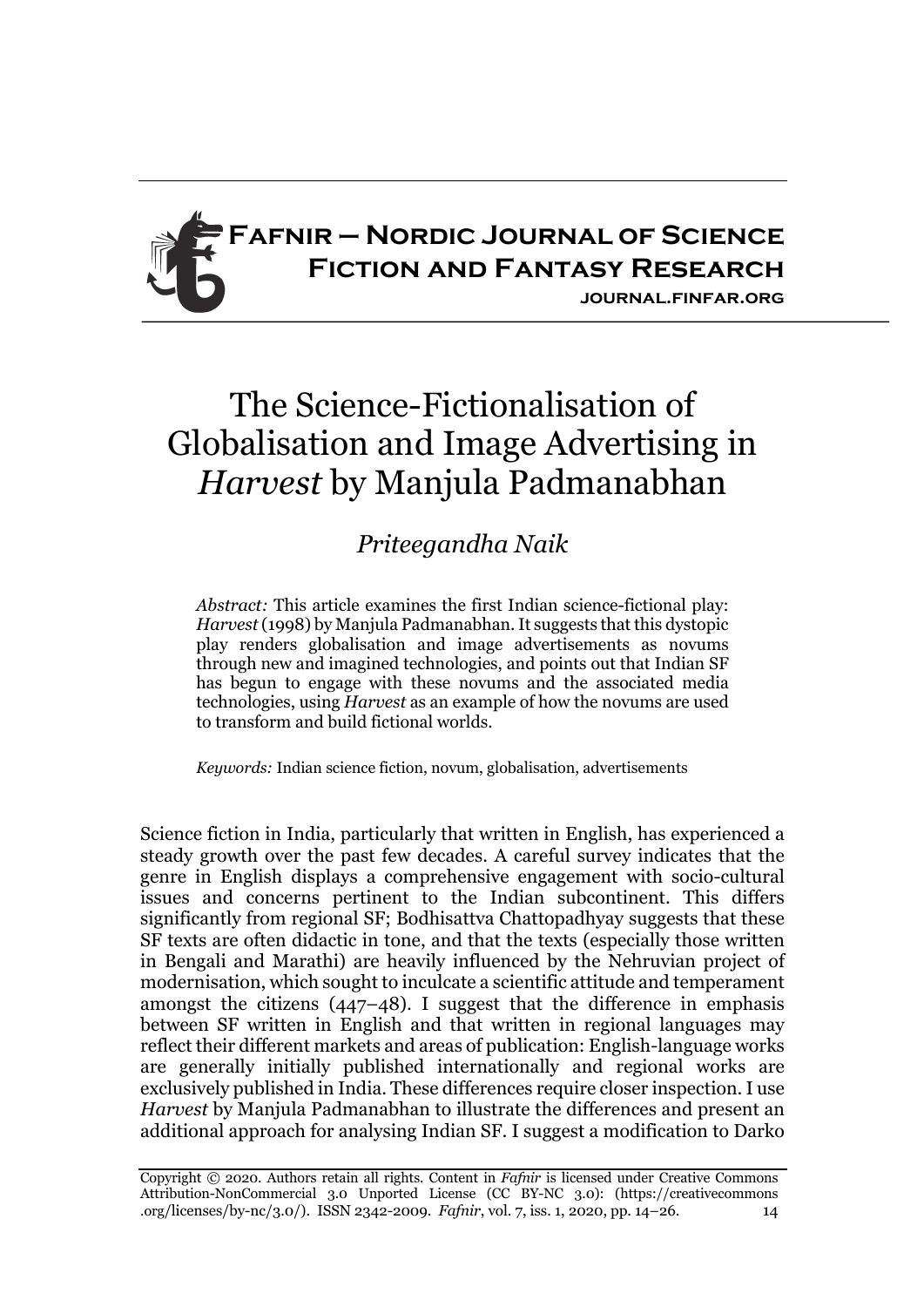Suvin's theory of cognitive estrangement through the definition of the novum, associating it with corresponding developments occurring in contemporary reality. I suggest that imagined devices like the Contact Module, VideoCouch, and globalisation all function as novums, which then contribute towards worldbuilding.

Indian SF in English is an emerging phenomenon, particularly postmillennium. Despite a robust tradition of SF in regional languages, the genre's popularity in English has historically been extremely limited, especially during the first decades after independence. Works like *The Memory of Elephants* (1988), *The Mothers of Mayadiip* (1989), *The Calcutta Chromosome* (1995), and *The Last Jet-Engine Laugh* (1998) were initially published abroad and released in India a few years later<sup>1</sup>. The international acclaim and recognition gained by the success of Salman Rushdie's *Midnight's Children* had provided tremendous boost to Indian Writing in English (IWE). This recognition translated into more attention from international publishers willing to invest in the India, leading to more experimentation with form and content (Paranjpe 1052–54). For Indian SF in English, this boost was further aided by *The Calcutta Chromosome*'s receipt of the Arthur C. Clarke Award in 1997. The increased attention from publishers in conjunction with the international acclaim garnered by *The Calcutta Chromosome* may have significantly contributed towards reintroducing the genre in English to Indian readers. Moreover, these works actively engaged with issues informed by India's colonial legacy. I suggest that they paved the way for post-millennial Indian SF in starting to turn their gaze inward, towards the Indian subcontinent, and adopting a more somber approach in their discussions of socio-cultural issues. Additionally, the diversity in authorial backgrounds created and highlighted differences in content and style2. In contrast, regional works, especially those written in Bengali and Marathi, displayed different themes. Hans Harder's analysis of Marathi SF suggests that these stories usually portrayed an intertwined exploration of both Hindu religious themes and science (114), with common tropes including Indian scientists saving the world from an approaching disaster (and thereby exhibiting India's supremacy) (115) and a fairly harmonious relationship between science, society, and culture, in which superstitions are non-existent (117–18). Chattopadhyay conceptualises these early stories (in Marathi and Bangla) as *kalpavigyan*. He breaks down the term into "vigyan", or scientific knowledge, which helps to capture the "accuracy and reality of experience", ultimately leading towards the formation of "real, perfect knowledge" (436), and "kalpa", which refers to both imagination and time. "Vigyan" is placed in a hierarchy above "gyan" – spiritual or transcendental knowledge. Such texts do not rigidly differentiate between the scientific and the fantastic; instead, they are noticeable for their tendency to "rework the history of science" by reactivating indigenous knowledge to subvert established histories of scientific knowledge or explore alternate systems from the past, against a background of the mythic called the "mythologerm" ("Mythologerm"

<sup>1</sup> The publication in India for *The Memory of Elephants*, *Mothers of Mayadiip*, *The Calcutta Chromosome*, and *The Last Jet-Engine Laugh* came in 2000, 1998, 1997, and 2002, respectively.

<sup>2</sup> This shift is noticeable even in *Lusooma* and *The Embroidered Newspaper*, which display the same qualities as regional-language science-fiction stories.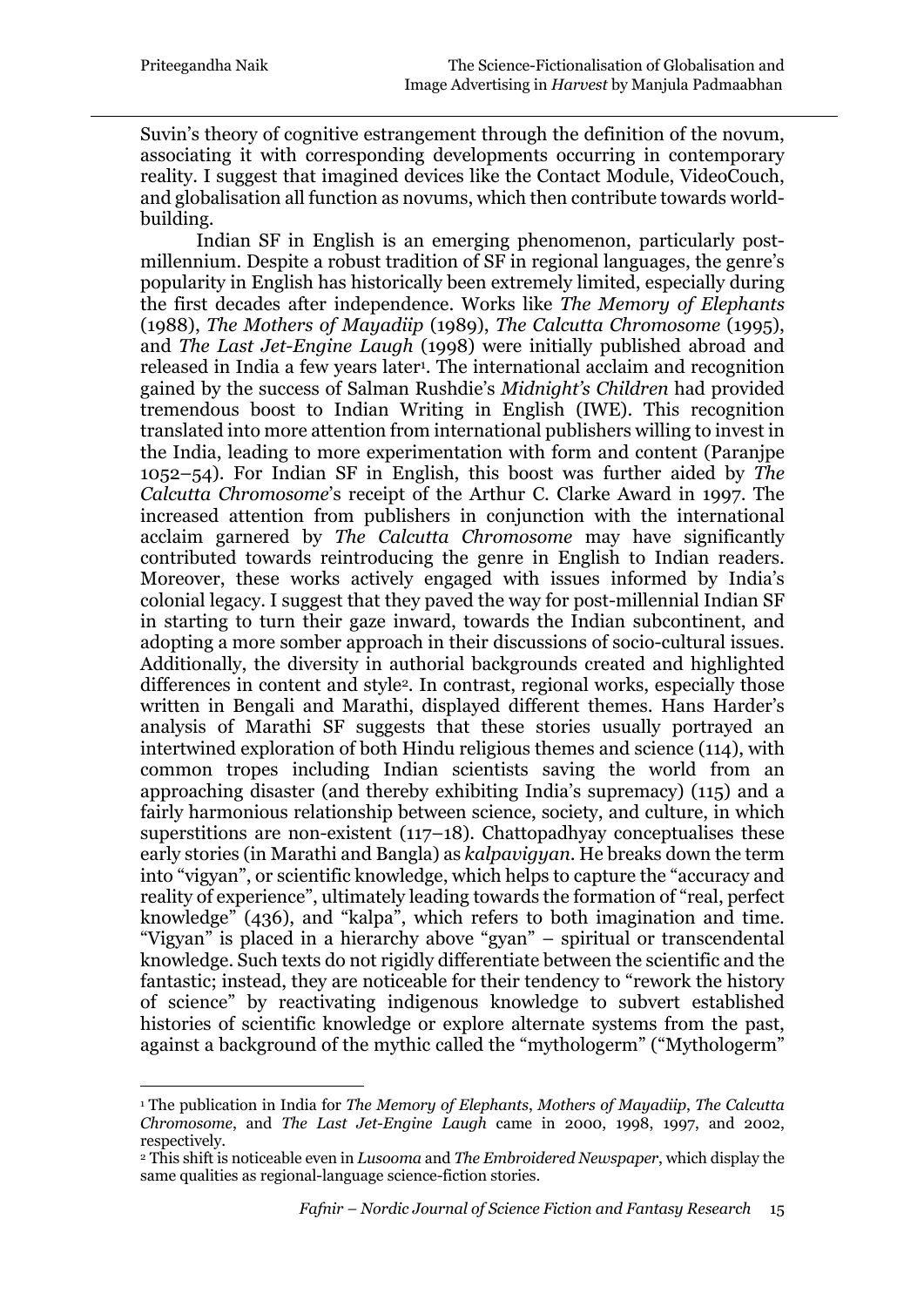437–38). The enthusiasm for incredible inventions and adventures through fantastic innovations is notably missing in these intermediary novels. I will exemplify this difference using Padmanabhan's *Harvest*. The work's serves as an "intermediary" between regional works (often didactic in tone and conservative in outlook) and post-millennial SF (actively engaged in earnestly discussing issues pertinent to the Indian subcontinent). They signify the shift in authorship and content discussed above**.** The work should also be understood with reference to the larger shifts that were taking place in IWE. Therefore, it is important to investigate its links with postcolonial theory.

Postcolonial criticism of SF has identified the Self and Other in the figure of the human and the alien by constructing the Other through a perspective that privileges the Self (Western outlook) (Reid 256–57). Its affinity with thought experiments has been hailed as the perfect conduit to explore the "notion of power formed within the construct of empire" (Kerslake 3). John Rieder further adds that emergent SF addresses the ideological basis of colonial practices through ideological fantasies that manifest through the coloniser "discovering" and attributing meaning to the alien population; through the introduction of a new religion and way of living into an indigenous culture through the figure of the missionary; or through the "anthropologist's fantasy", in which the indigenous population is portrayed to be at a developmental stage analogous to an early stage of human development (31-2). More importantly, Rieder's emphasis on the impossibility of tracing the origin of the genre to a single text (17–18) enables Chattopadhyay to suggest that SF can be considered to be a shared tradition between the colonising and colonised nations ("Kalpavigyan" 106–07).

Therefore, SF emerging from colonised societies needs to be culturally and historically contextualised. I suggest that Suvin's theory of the novum and the idea of cognitive estrangement will provide an additional approach to understand the play as well as postcolonial SF in general. Suvin suggests that SF can be distinguished from other genres through the presence of a novum and cognitive estrangement. The novum refers to a new/imagined/invented element that is based on a scientific or a pseudo-scientific premise. It is this element that engineers the fictional break from reality and leads to cognitive estrangement. "Cognitive" refers to the conscious act that readers undertake as they comprehend the alternate environment of the story; estrangement refers to the effect that occurs when readers recognise that the alternate environment differs from their own empirical world. The interaction between cognition and estrangement, aided by the novum, allows the reader to build and understand the fictional world. For example, in *The War of The Worlds* (1898), the description of Martians as evolved beings who have overcome the need to ingest solid food and rely only on blood for sustenance classifies them as the "novum" that leads to cognitive estrangement. Similarly, in *The Memory of Elephants*, the memo-scan is an invented device that enables Homi to access the memories of his immediate family, dead ancestors, and other members of his community, which enables him to chart the history of the Parsi community. The memo-scan is therefore a novum. Suvin's conceptualisation suggests that the novum "totalizes" all aspects of the work in such a way that it is "able to effect a change in the whole universe of the tale, or at least crucially important aspects of it" (Metamorphosis 64). In this case, the novum's presence is a hegemonic, cohesive current that is the driving force behind the narrative. However, Istvan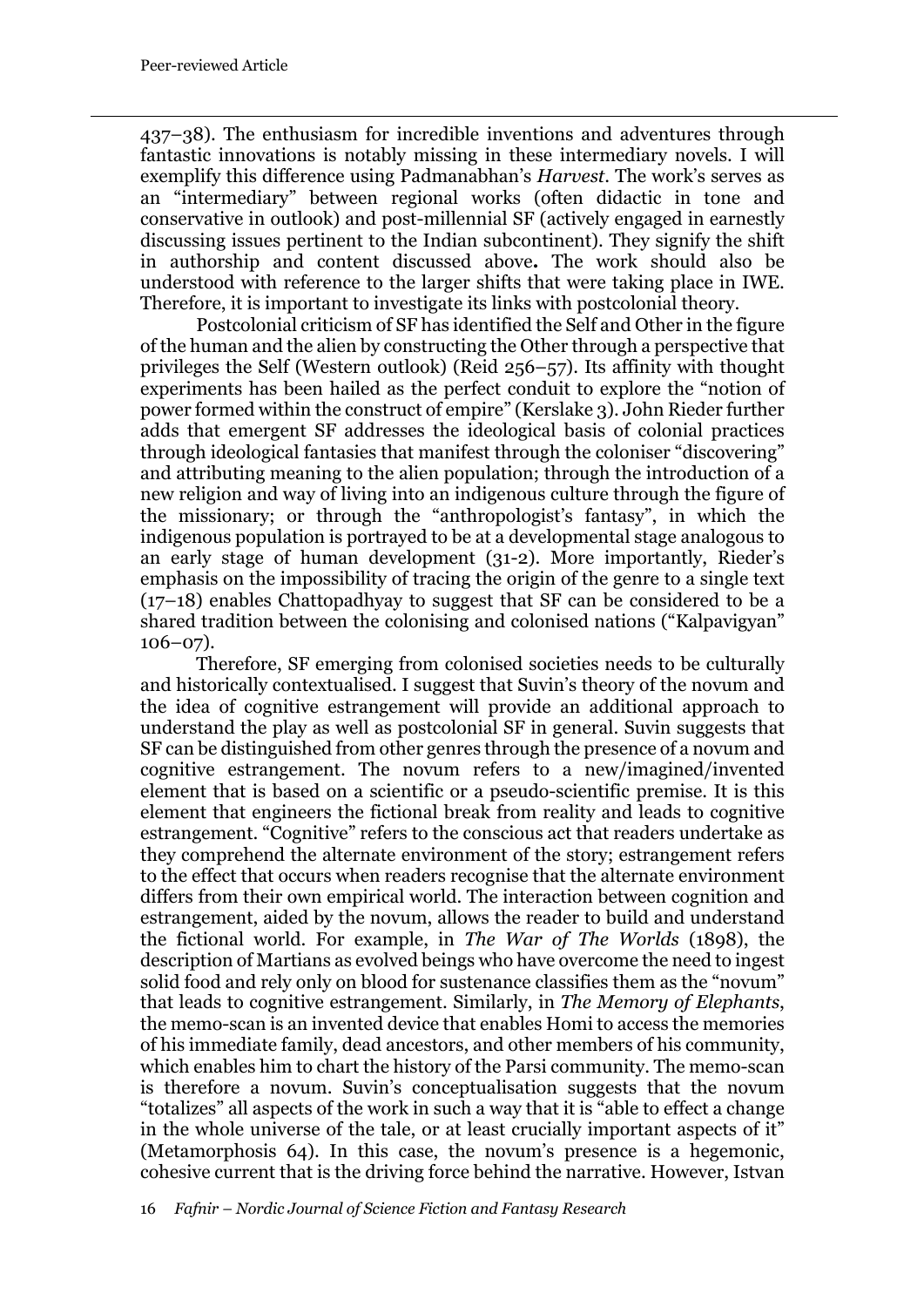Csicsery-Ronay Jr. suggests that an increasing number of texts have started employing more novums due to "inter-layered narrative arcs" (*Seven Beauties* 62). Suvin's theory has also been adopted by Suparno Banerjee to examine Anglophone Indian SF. He focuses on the dialectical processes involved in the definition of cognitive estrangement, suggesting that this estranging function reveals its affinity for the "concepts of authority and subversion" ("Other Tomorrows" 10). He proposes that this function allows it to explore alternate systems that might have the potential to subvert dominant systems, thereby effecting a dialectic approach (12). Banerjee's postcolonial engagement with Suvin's theory also validates its utility. My attempt to understand SF through the element of the novum is meant to approach SF with respect to changes in contemporary reality. This will provide another method to understand the genre in India.

The link between contemporary reality and the genre must be understood against a cultural and social background. I use Damien Broderick's conception of the "mega-text" – a repository of themes, icons, and tropes – to suggest that these are essentially novums that function as intertext to help readers negotiate the various elements present in the novel (143–46). In addition to drawing its strength from the mega-text, the novum also has a cultural aspect, drawn from the emerging techno-scientific culture. David Bell suggests that "culture"

can refer to *products* (sometimes called texts, even when they're paintings, cakes or personal stereos), *practices* (singing, gardening, texting, sometimes called lived cultures), *institutions* (museums, broadcasters, governments – bodies that produce and regulate what counts as culture) and *theories* (ways of understanding the other three; we might also include methods here, in terms of ways of finding things out about culture). (3)

This definition includes all practices that emerged with the inclusion of technology in daily life. Science and technology are not insular forces that determine reality; they have become part of reality (8–10).

Therefore, George Slusser's proposition that "all SFs are not equal" is significant, as each culture has reacted to scientific thought and advances in different ways (28). Since scientific thought has an indelible influence on SF, it follows that its degree of integration in a culture would have also exerted a considerable influence upon the genre. Similarly, Csicsery-Ronay suggests that there can be as many SFs as there are "theories of culture" ("SF" 388). This implies that scientific advancements, understanding, and temperament have an indelible influence on culture and society and, by extension, SF. I propose that *Harvest* meets at the intersection of these aspects, exploring how a culture interacts with invasive technological changes. I use *Harvest* as an example of the intermediary novels that turn their gaze inward to redirect attention and engage with Indian society and culture. This point of intersection and inwardness provides the cultural aspect to the novum. Csicsery-Ronay suggests that there is a need to broaden the scope of the genre, as different cultures also precipitate different ways of perceiving, conceptualising, and representing. This ensures that the determining properties of the genre will also need regeneration ("What Do We" 481). Thus, researchers and critics need to revise their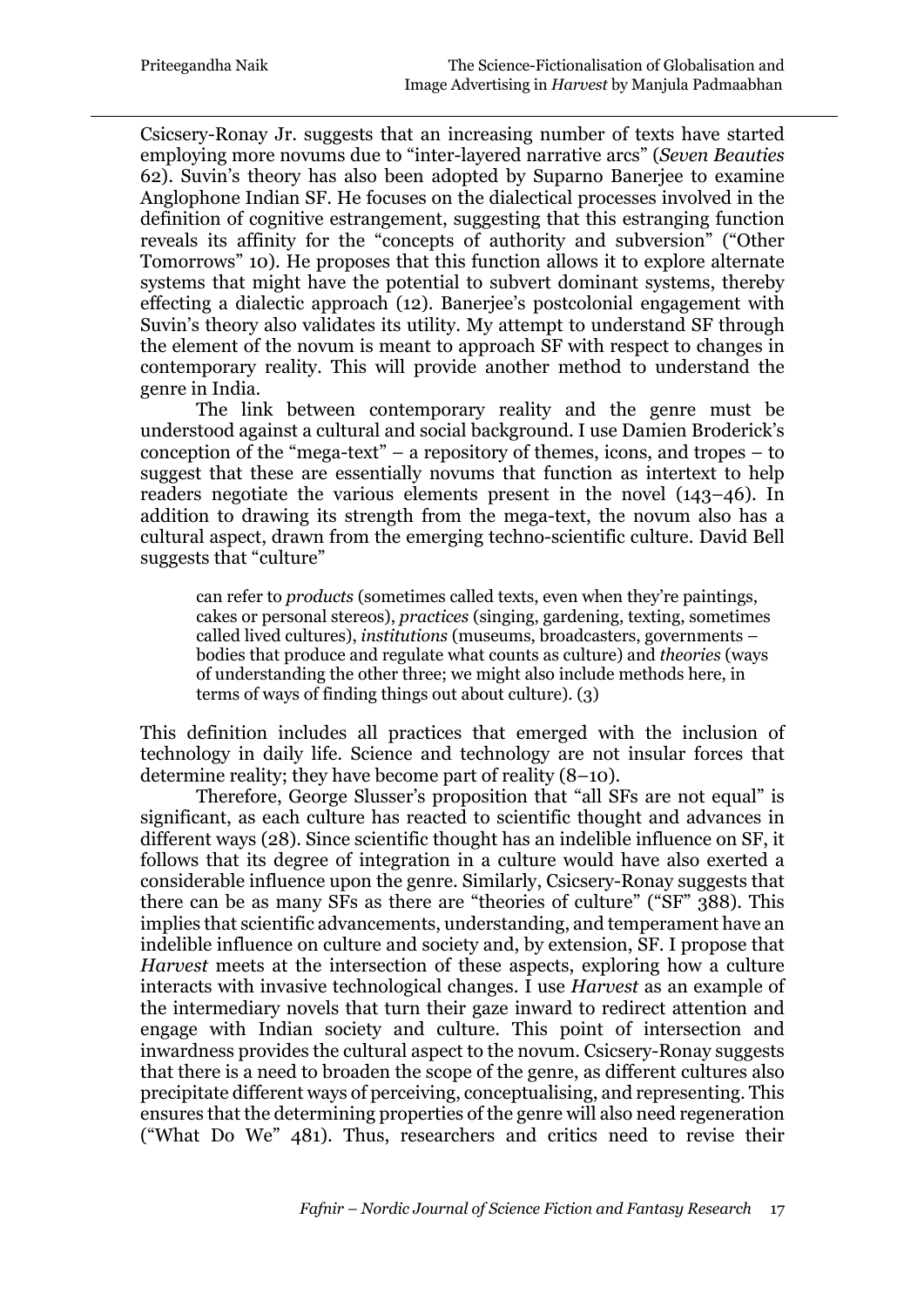understanding of the novum to competently assess how Indian science fiction perceives and portrays the changes taking place in society.

The above discussion provides a background of postcolonialism in SF, the importance of Suvin's theory, the need to include corresponding scientific and technological changes, and the need to reassess approaches to the genre. I suggest a revision of the definition of the novum against this background. I propose that the novum can refer to the inclusion of those new elements, either invented, innovated, modified, or adapted, different from the reader's empirical reality, that may or may not be supplied with a logical explanation. The implication is that the processes and phenomena occurring in the "zero world" may be altered in the fictional universe, but this alteration would be rationally treated. I propose that the novums exist along a spectrum, based on the presence or absence of a supplementary explanation. This new interpretation of the novum also includes the ways that social, cultural, and political forces have been substantially altered in the text. These elements are naturalised – that is, portrayed as organic entities of the textual landscape – but are defamiliarising for readers because those elements differ from their reality. Thus, these are the "new" elements operating, and functioning as units of world-building, in Indian SF. These novums exist along a spectrum in terms of integration with other elements of the narrative, helping to transform the atmosphere of the fictional universe.

I exemplify these claims using Harvest, a dystopic play set in a futuristic Mumbai, in the year 2010. Globalisation instituted by the first world has enabled systematic, sanctioned, and legal exploitation of people and resources from third-world countries. Padmanabhan projects universal patterns of exploitation that have gradually ossified due to globalisation. The play opens with Om finally securing a job with InterPlanta, as a live Donor who will "sell" his organs to a Receiver in the first world. This organisation controls not just Om's lifestyle but also his family's. They install a Contact Module, which enables communication with the Receiver, Ginni. Ginni's concerns about the health of the Donor propels her to issue dictates about Om's nutrition and sanitation. The relationship between the Donor and the Receiver represents the skewed economic relationship of every third-world country with the first world, especially the United States. When the Guards from InterPlanta arrive to take Om for the operation to donate his organs, he loses his nerve and instead allows the Guards to mistake his brother, Jeetu, as the Donor. Jaya, his wife, is agonised by this horrendous error but is unable to convince Om and Ma of the consequences. Om's arguments with Jaya after this are not because of his guilt but because of his jealousy over Jeetu's ability to mentally experience Ginni's images exclusively. Ma, on the other hand, seems to have dissociated herself from reality by choosing to physically immerse herself in the SuperDeluxe VideoCouch. In the final act, Jaya's listless existence is interrupted by Virgil, the real Receiver, who adopts Jeetu's body to convince Jaya to be impregnated by his sperm. The play ends with Jaya's refusal to comply with Virgil's demands.

The play brings together a wide variety of "challenges facing mankind in the 21st century", the theme of the Onassis Award it received in 1996. It presents a frightening scenario wherein people are forced either to sell their organs or to sell their bodies for sexual services. Shital Pravinchandra also notes how the play explores the relationship between first-world and third-world countries wrought by the process of globalisation, in which the "digital and biomedical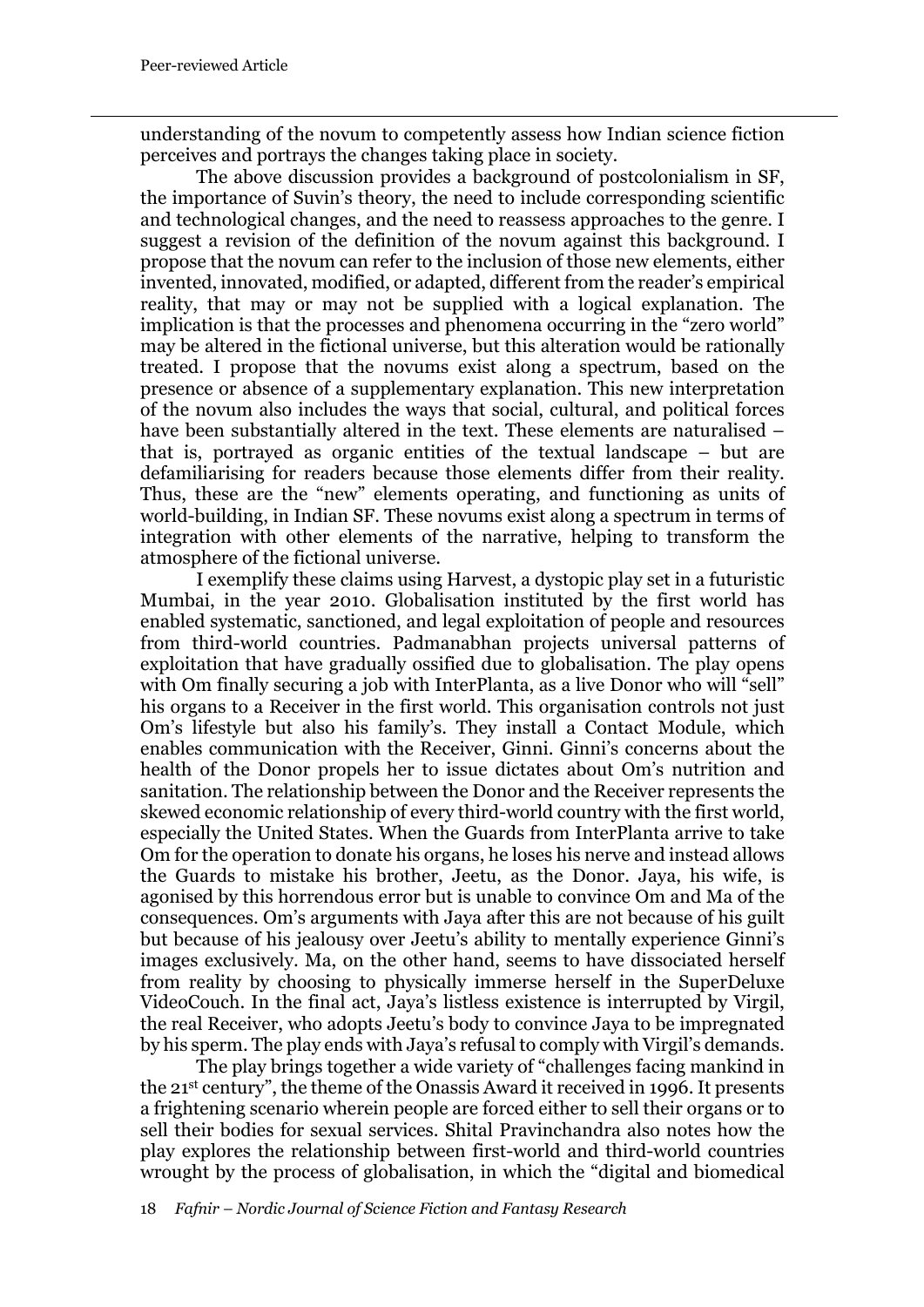technologies of late capitalism" (88) can lure the poor and deprived into "making money" from organ harvesting (as opposed to earning it through labour). Pravinchandra suggests that globalisation has engaged the third world in multiple areas of production, including reproduction, to satisfy the consumption needs of the first world. Moreover, the contractual agreement between the two parties is enforced through the Contact Module, which functions as both a communication device and a surveillance system. The presence of the global multinational corporation and the merging of the human and the machine through Jeetu, Ma, Ginni, and Jaya has led critics to suggest that *Harvest* shares overlapping concerns with cyberpunk theory and culture. In a similar vein, Suchitra Mathur examines how *Harvest* reworks and rewrites the differential experience of the "cyborg" between the first and the third world by exposing how power differences produce a "disjointed experience" that, rather than highlight the latter's concerns, aggravates their subordination (128). She suggests that there is a difference between the cyborg Virgil and the cyborg Jeetu, as the former has chosen to be this way while the latter is forced and then seduced to fulfil Virgil's needs.

Banerjee raises similar concerns by proposing that Indian SF has a contradictory stance with respect to the subversive potential embodied by the cyborg ("Ruptured" 58–59). He proposes that the transformation of Ma and Jeetu into cyborgs indicates the bioviolence stemming from the use of technologies that "condemns them within an ideology of submission and commoditization, not much different from earlier modern forms" 63). Banerjee echoes this proposition in an in-depth study of cyberpunk in India wherein he suggests that the cyberpunk ethos espoused by the West undergoes several transformations in Indian SF in the form of "subaltern discourses, sometimes as humanistic condemnation of the post-human, and sometimes as postmodern mimicry of western cyberpunk" ("India" 408). He suggests that *Harvest* opposes the cyborg, and therefore the "cyber" aspect, through Jaya, who uses her own body to resist being artificially impregnated (410–11). These studies suggest that *Harvest* replicates the coloniser-colonised relationship between the first and the third world, albeit using a different set of tools. These studies reveal the futility of simply adopting Western outlooks and theories into an Indian setting. They also expose the multilayered thematic concerns in the play and vividly detail the implications of Padmanabhan's vision. This paper suggests that the play does not just discuss globalisation as it would any other theme; instead, Padmanabhan renders globalisation as a novum through the lens of organ trade and medical tourism. Globalisation is purported to be an economic force brought into the third world by the first world, especially the United States. The all-encompassing phenomenon affects all spheres of life – i.e., social, cultural, environmental, political, and economic – and especially hurts the poor.

*Harvest* tracks globalisation through new and advanced medical technologies developed and used to profit from marginalised sections. In the empirical world, the onset of globalisation introduced numerous advanced medical technologies. However, these medical technologies, unevenly distributed between the public and private sectors, harmed the poor and marginalised the most. India used these opportunities to promote medical tourism, with the active support and encouragement of both the government and the private sector. Thus, better health care, affordable mainly to the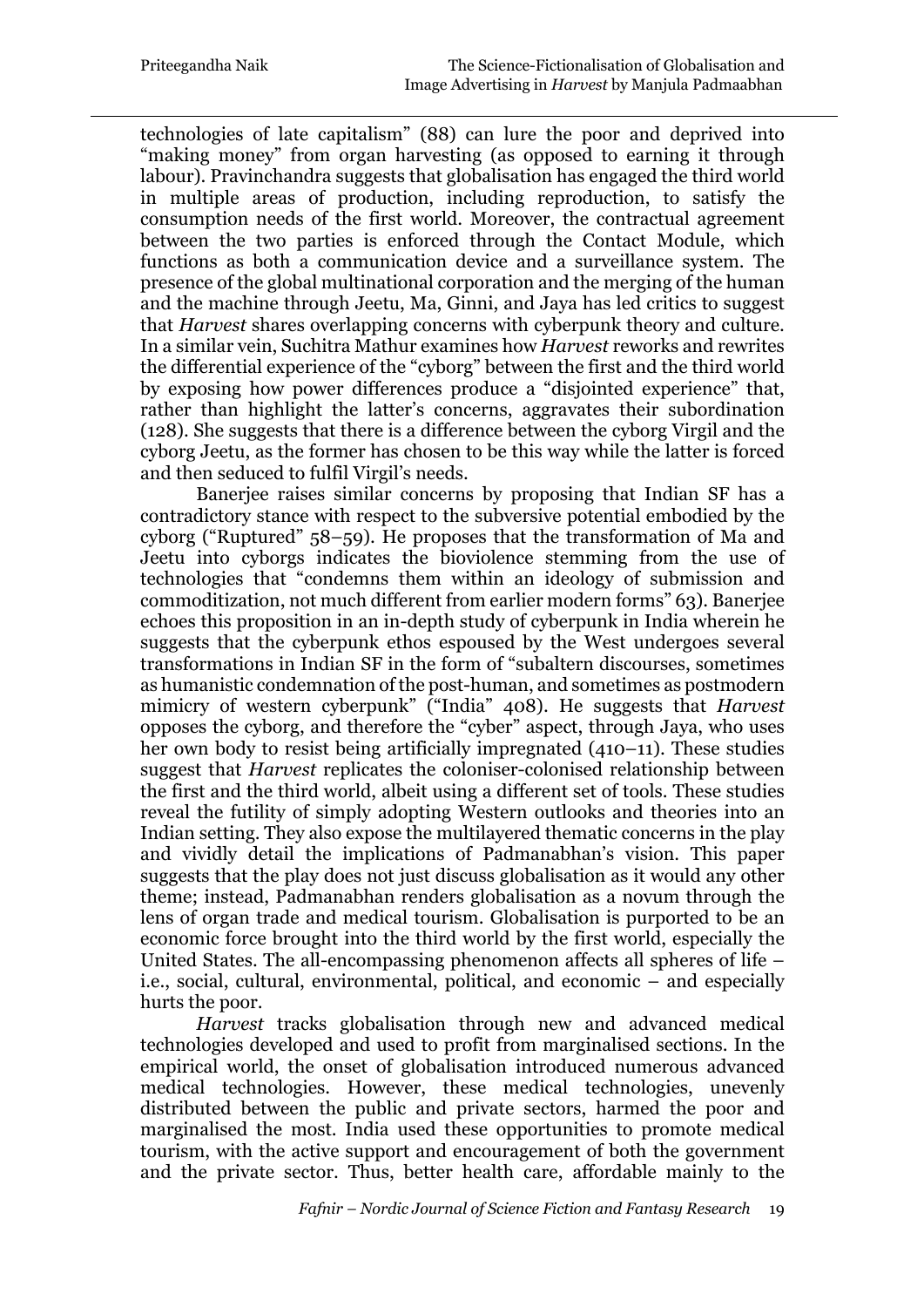corporate, private sector, led to an increase in the overall cost of health care; *Harvest* illustrates this phenomenon. As a result, only a specific section of the elite population could take advantage of these services; public health care systems lagged, but medical tourism prospered (Godwin 3981). "Medical tourism" is a controversial term and has invited much skepticism from professionals in the medical field, because the "romantic" packaging conceals the anxieties and worries of the patients and their families (Godwin 3981). Nevertheless, effective marketing and advertising, as well as effective enforcing agents of globalisation, ensured the promotion of medical tourism. Several third-world countries had started using their medical facilities to attract foreign patients who found the health care in their own countries to be unacceptably expensive (Reddy and Qadeer 70; Godwin 3981). Although India began these marketing efforts later than several other Asian countries, it did not lag in its efforts to promote itself as the newest and best medical-tourism destination. The Indian government began promoting itself in 2004, formulating laws, rules, and regulations that enabled the expansion of medical tourism as a trade practice (Reddy and Qadeer 70–71).

In Padmanabhan's introduction to *Harvest,* she remarks that the idea for *Harvest* came from reports she had read about organ trade in India. She envisions a scenario in which globalisation has led to extreme inequalities in the distribution of wealth and the uneven development of the country. She demonstrates how pre-existing inequalities have interacted with the capital infused from the first world to generate more inequalities. She chooses medical tourism, demonstrated through legally sanctioned organ trade, to illustrate one of the impacts of globalisation. In this portrayal, globalisation is not very different from India's experience of British imperialism. The organ trade in the play has become a well-regulated and thriving industry. InterPlanta is an organisation that specialises in organ trade by mediating between the Donors from the third world and the Receivers from the first world. The organisation's infrastructure can assess "six thousand" candidates simultaneously: Om says, "We were standing all together in that line. And the line went on and on – not just on one floor, but slanting up, forever. All in iron bars and grills. It was like being in a cage shaped like a tunnel. All around, up, down, sideways, there were men" (Padmanabhan 1). The mechanised recruitment process has been refined to eliminate "unhealthy" candidates. Om reveals that at the end of this process, the organisation selected only a few people. This indicates both the stringency of the process and the miniscule population of healthy individuals. The organisation regulates not just Om's lifestyle but also his family's. Ginni's insistence on the installation of a private washroom, the control over nutrition, and most importantly, the access to decent clothes and health care indicate how globalisation forces its way into people's lives. It is portrayed as indirectly controlling an individual's choices, including choices related to the individual's family.

Padmanabhan envisions a highly exploitative and intrusive form of medical tourism. The scenario envisioned here corresponds to the authentic situation of organ transplantation in India since the 1970s. This unregulated industry flouted norms and resorted to practices so unhealthy that they generated a huge international outcry (Shroff 348–49). As a result, in 1994 the Government of India passed the Transplantation of Human Organ Act, which limited organ donation amongst family members and made deceased donation a legal option only with the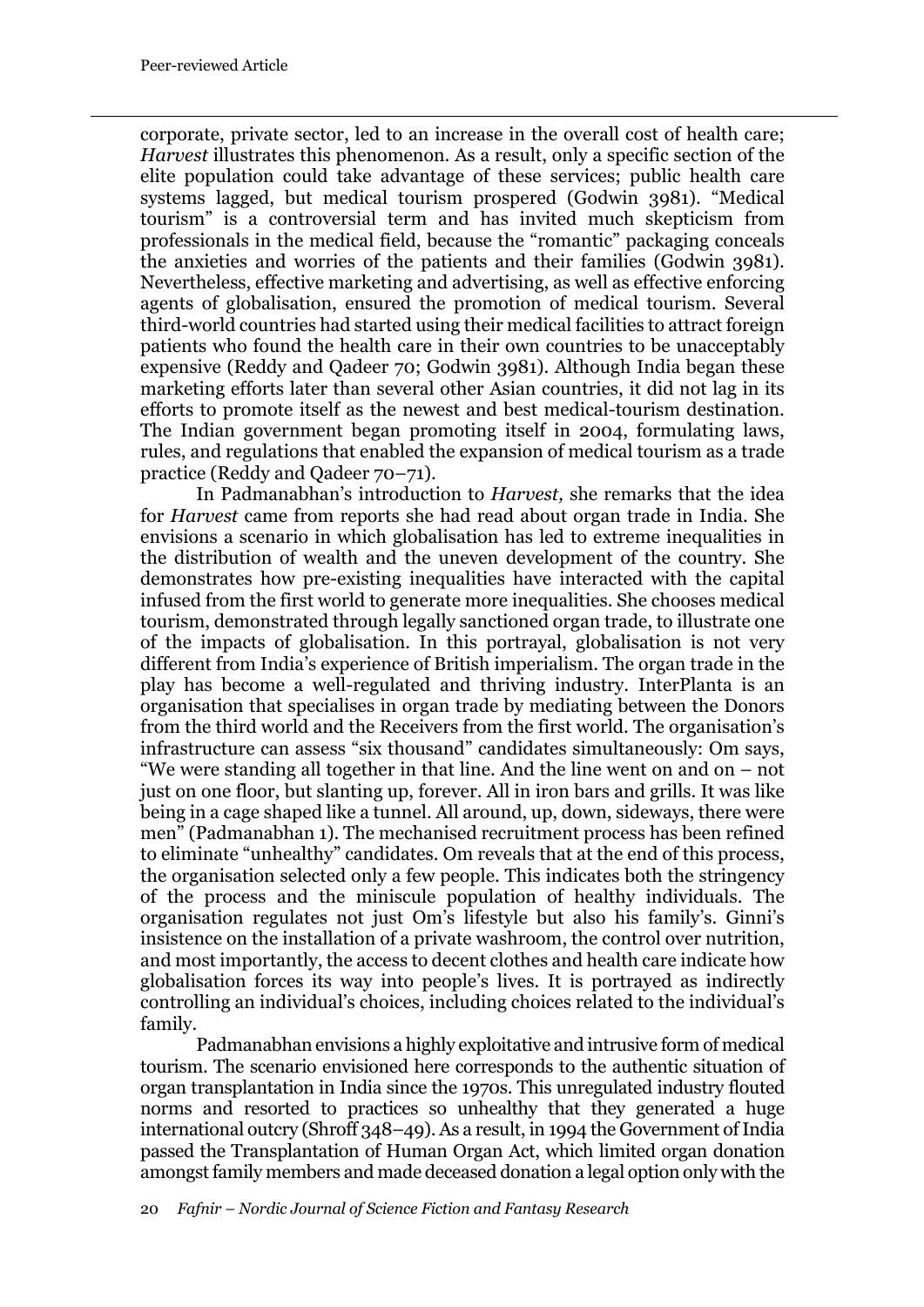registration of brain death3. Padmanabhan's conception of organ trade through medical tourism suggests that globalisation has started exploiting not just natural but also human resources. Medical tourism as envisioned in the play is tailored to meet the expectations and demands of the foreign consumer. First-world Receivers do not need to travel to avail themselves of the necessary resources. There is an implicit assumption that scientific advancement has enabled organ storage and transportation over extremely long distances.

The extrapolation of this kind of globalisation of the health-care sector serves as a novum. It has been normalised in the fictional universe as a naturally ensuing phenomenon. This kind of characterisation of the phenomenon leads to defamiliarisation for readers because it differs from their corresponding empirical reality. Here, the "new" is not an invented device, but the naturalising of this intensified phenomenon in the text. The kind of scenario envisioned by Padmanabhan is an exacerbation of an extant occurrence/event/incident in the "zero world"4. Padmanabhan's treatment of globalisation suggests that organ trade through medical tourism can transform all aspects of life. The rational treatment of this phenomenon makes it more plausible for the reader. Om's frustration over a lack of jobs implies rapidly changing economic conditions. His enrolment as a Donor is a reason that manifests these changing conditions. Thus, organ trade through medical tourism (a result of globalisation) can be considered one of the building blocks in the alternate reality of the fictional universe.

Another novum in the play is the Contact Module, a device suspended from the ceiling that enables communication and surveillance. This Contact Module fulfills all the criteria of a novum described above. It is a new element that is rationally treated but is not supplied with an explanation, and it is used to build the fictional universe in the play. This device displays the face of the Receiver, Ginni, who is described as having a "young woman's face, beautiful in a youthful, glamorous, First World manner" (Padmanabhan 1.2). Padmanabhan states that she had made a conscious attempt to withhold "cultural signifiers" in the play to make it more representational of the skewed relationship between third-world and first-world countries that enforces globalisation. She also observes in her introduction to *Harvest* that whereas Om and his family are often appropriated to suit the location and culture where the play is being performed, Ginni's image always remains the same.

I suggest that the Contact Module signifies more than communication between different parts of the world and a mode of surveillance (as noted by several researchers discussed above). I suggest that the manner of this communication replicates a television screening an advertisement. The Contact Module functions like a television screen, switched on with a remote: "GUARD 2 moves over to the CONTACT MODULE and points a remote at it. There are musical notes and clicks. The polygon stirs and lights up" (Padmanabhan 1.1). This novum symbolises the seductive power of images, which help to enforce globalisation in third-world countries. The image has emerged as a powerful force in contemporary, post-modern culture. In India, the advertising industry

<sup>3</sup> As quoted in Shroff's essay.

<sup>4</sup> Suvin uses the term "zero world" to refer to the author's empirical reality, which serves as a reference point for the author to construct new worlds and for the reader to comprehend these worlds.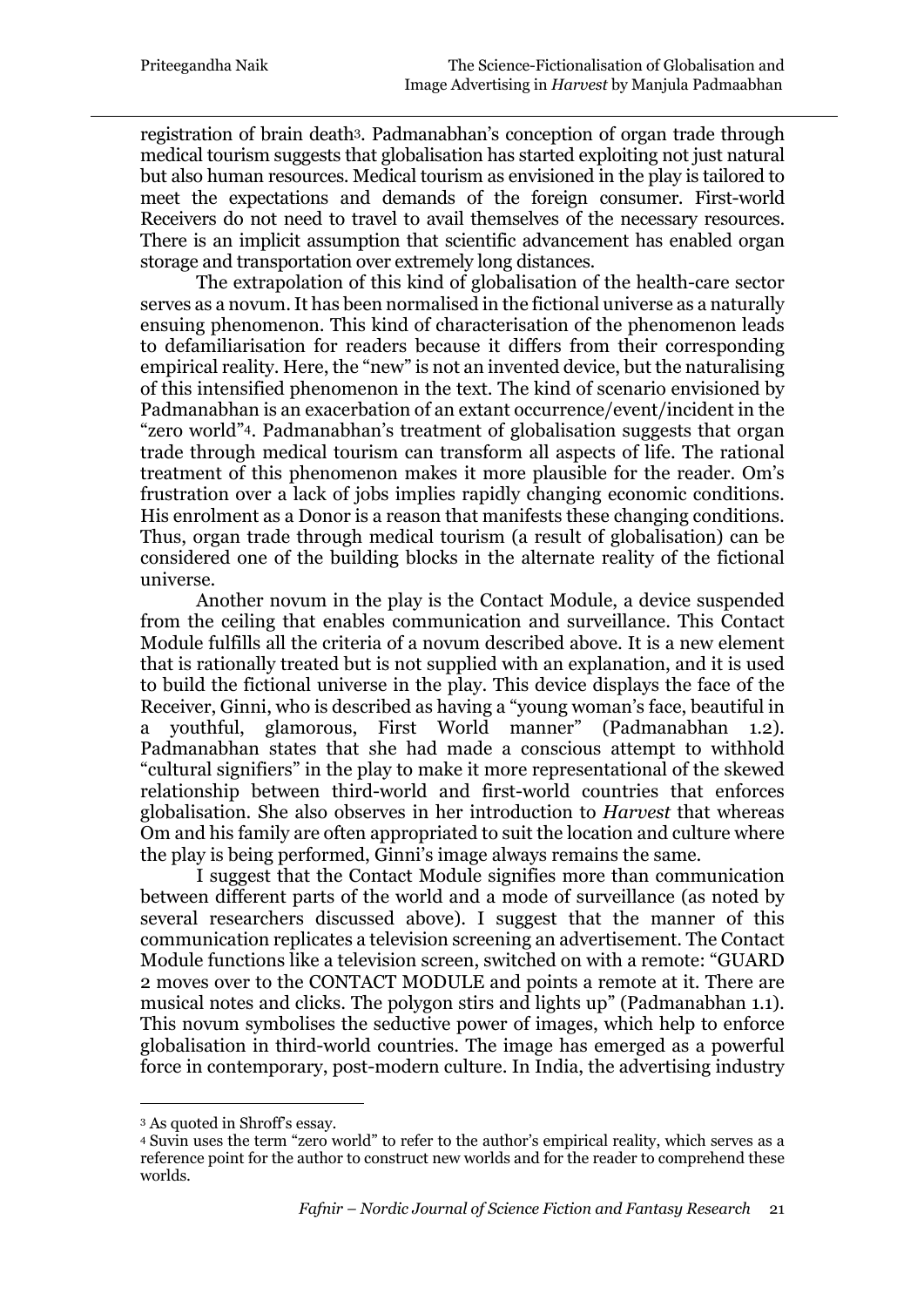boomed after the recession of 1991, leading to increased competition amongst multinational corporations (Ciochetto 159). Clients and advertising agencies preferred to advertise on television rather than in print due to the low literacy rate in the country (160); this indicates the importance of advertising in the form of images. It also reflects a gradual turn towards the formation of a more obvious visual culture. Judith Williamson suggests that visual imagery in advertisements was used to communicate specific values, attitudes, and ideas, and that the messages attached to the commodities played a significant role for consumers (Preface). This indicates that products are sold based on not only on use value but also on brand value (beyond the product's utilitarian function). Several case studies demonstrate that brands like McDonalds, SunSilk, and Lux had also started using cultural messages to make economic gains (see especially O'Barr, 8–25).

Leiss, Kline, and Jhally suggest that advertising is an "integral part of modern culture" as advertisements are attached with social meanings that help the consumer to navigate through society and social relationships (7). The embedding of social meanings within commodities helps individuals to mediate relationships in society and construct their own identity. Thus, advertisements manufacture their own "systems of meaning" that percolate in society and manifest in different aspects of interpersonal relationships. David Harvey echoes this proposition by suggesting that the acceleration in consumption patterns due to acceleration in turnover time has led to the commodification of the image in the post-modern world. The image, like any other commodity, develops its systems of meanings and represents certain notions, which are used to manipulates tastes and desires (287–90).

In the play, Ginni's appearance as a "first-world woman" is associated with certain representations not just of glamour, but of riches, security, and stability in a world overrun by instabilities. Jeetu is ready to give up parts of his body to be a part of Ginni because the images projected in his mind are bright and seductive: "JEETU: (*behaving as if he is standing very close to someone, following her around as she moves out of his reach*) You need some more parts of me?" (Padmanabhan 3.1). The brief glimpse of her image as "so young! And beautiful" and "wearing almost nothing!" (3.1) convinces Jeetu to "see" her again, as the image signifies treasures. Om, Ma, and Jeetu are seduced because the image provides a break from their dreary existence; moreover, Ginni's promises of a better standard of living are inherent in her image. Douglas Crimp suggests that "mass advertising wants to disguise the directorial mode as a form of the documentary" in order to resemble reality (179). The image projects this reality as both enticing and accessible. Graham Murphy and Lars Schmeink suggest that the emergence of a new visual culture in the postmodern age that is drawn from new media technologies lent itself to a "literary cyberpunk imaginary" that took on a variety of forms such as the computer (24). Even Scott Bukatman suggests that cyberpunk uses the visual medium to understand cyberspace, performs "an act of abstraction and intensification" that captures the fluidity and fragmentation of the new "corporate, physical, cyberspatial space", and incorporates and signifies the unequal "world orders" (18–19). Therefore, the imagery invoked in cyberpunk seems to circulate between visuality and virtuality, observed in Ginni's interaction with Jeetu.

Jean Baudrillard suggests that meanings disappear in images due to the heavy weight accorded to representation. Ideally, images represent a referential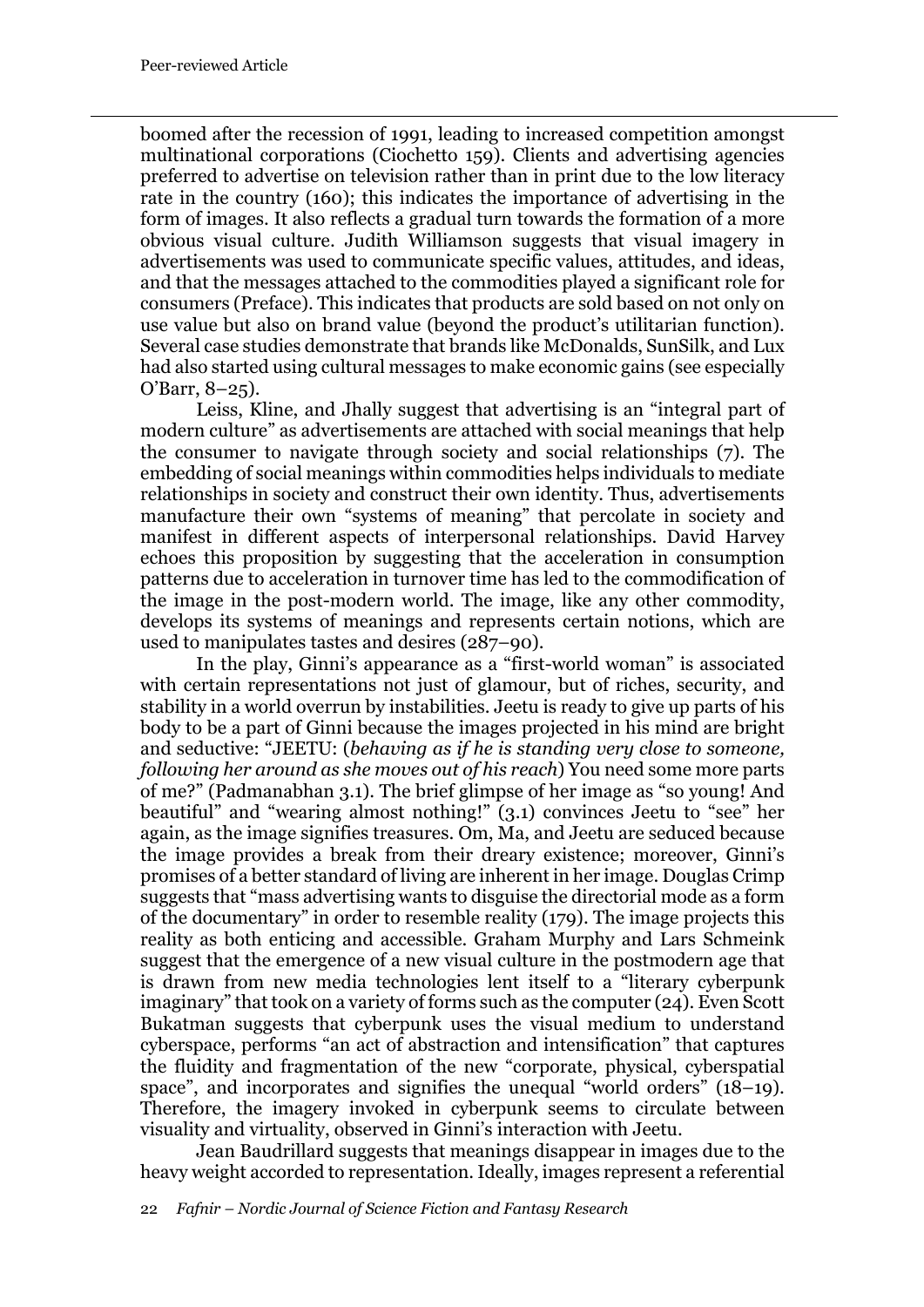object, but as simulacra, they "invert the causal and logical order of the real and its reproduction" to such an extent that they precede reality ("Evil" 13). Thus, images blur the boundaries between the real and the imaginary. In the play, Ginni is revealed to be a simulation, a "computer-generated wet-dream" that is meant to disguise the real Receiver, Virgil. This deceit allows the computer to cross-check details and build a relationship with the Donor and the family so that the Receiver does not have to tax himself emotionally. The hidden vantage point also accords a privileged position to the Receiver, enabling him to observe silently and manipulate the situation to his advantage later. Virgil's appearance as Jeetu towards the end of the play is a case in point. Additionally, this appearance leads not just to the images bleeding into each other but to the identities merging as well; even reality is suspect here. Om, Ma, and Jeetu mistake the imaginary for the real because it leads to tangible results in the form of benefits like a personal washroom, better clothes, and a steady supply of food. Ginni's image masks the absence of basic reality and projects the imaginary as real. This is a simulation of reality, which Baudrillard describes as the realm of the hyper-real. Thus, in addition, Ginni's image also regulates their experience of reality. Veronica Hollinger suggests that cyberpunk's attention to the "outside", rather than the "inside", indicates its awareness about the "era of hyperreality" (37–38). The careful construction of Ginni's image is a simulacrum that conceals the grim reality of globalisation.

Padmanabhan seems to subscribe to Baudrillard's vision of this realm of hyper-reality, wherein the reality principle has disappeared and things merely simulate reality ("Evil Demon" 196–97). In this hyper-real world, seduction and easy compliance reach their apotheosis when Ma physically immerses herself in the SuperDeluxe VideoCouch, another novum. This device enables viewers to completely immerse themselves into the container that flashes video images while taking care of all bodily functions. Baudrillard proposes that consumers give themselves up to the seductive power of the mass media – television, advertisements, films, magazines, and newspapers – and allow the messages of the medium to invade all aspects of their lives, dismissing the boundaries between the public and private spheres ("Ecstasy of" 126–29). Ma's immersion and Om's jealousy over Jeetu's ability to participate in Ginni's private life, through the images beamed inside his mind illustrate the attractive power of this realm of hyper-reality.

In such a situation, Jaya's demand for Virgil to leave the simulation is her weapon to wrestle back power. She demands his presence to reinject realness and referentiality in the social world and return to the reality principle, saying that she wants "real hands touching me. I want to feel a real weight upon me!" (Padmanabhan 3.2). Her subsequent commands are nothing less than directives, commanding Virgil to say her name correctly and meet her only through the real world.

The use of a cyberpunk ethos and the notion of hyper-reality, created by the proliferation of simulacra, sheds light on how the image (through advertising) has begun to broker cultural and social meanings. The analysis of Ginni's image indicates this development in contemporary reality. *Harvest* is a prime example of how these "intermediary" science-fiction works had begun to establish an independent tradition by negotiating between old and new hierarchies, a result first of imperialism and then of globalisation (sometimes referred to as "neo-imperialism"). Each novum in the play adds an extra layer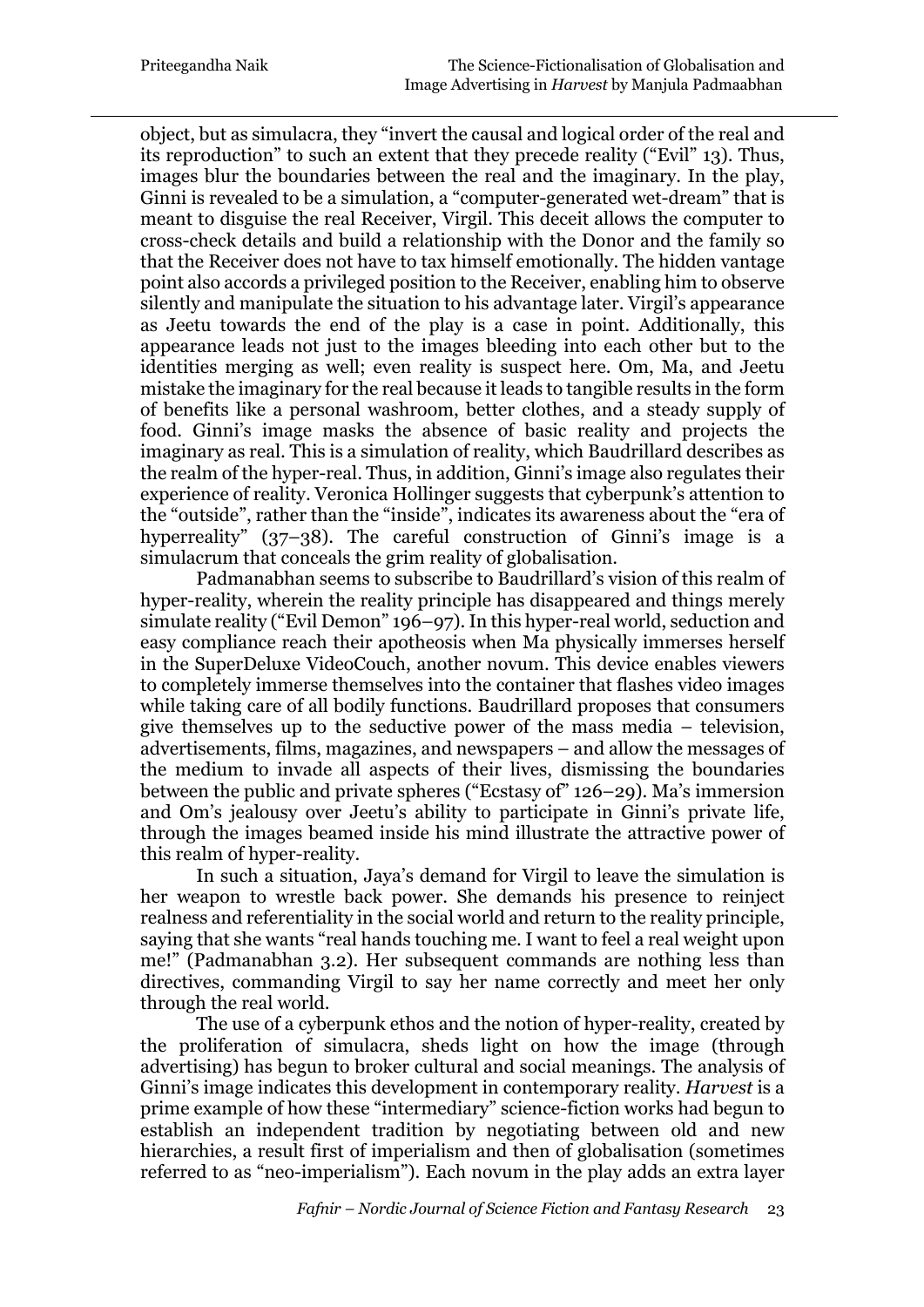that helps to build the fictional world. Additionally, this fictional world intensifies the echoes of problematic scenarios in the empirical world. The integration and cohesiveness of various elements in the play signify one of the ways that world-building takes place in Indian SF; each of these novums presents open-ended implications while successfully altering the socio-cultural atmosphere in the play by creating a comprehensive, alternative reality.

*Biography:* Priteegandha Naik is a research scholar pursuing a PhD at BITS Pilani, Goa Campus. The tentative topic of her research is Cognitive Estrangement in post-millennial Indian science fiction. Contact: p20170007@goa.bits-pilani.ac.in and priteegandhanaik@gmail.com

## **Works Cited**

- Banerjee, Suparno. *Other Tomorrows: Postcoloniality, Science Fiction and India*. 2010. Louisiana State University, PhD dissertation.
- ——. "Ruptured Bodies and Invaded Grains: Biotechnology as Bioviolence in Indian Science Fiction." *Journal of the Fantastic in the Arts*, vol. 26, no. 1 (92), 2015, pp. 58–75. *JSTOR*, www.jstor.org/stable/26321080. Accessed 22 June 2020.
- ——. "India." *The Routledge Companion to Cyberpunk Culture,* edited by Anna Macfarlane, Graham J. Murphy, and Lars Schmeink, Routledge, 2020**,** pp. 408–14.
- Baudrillard, Jean. "The Evil Demon of Images and the Precession of Simulacra." *Postmodernism: A Reader,* edited by Thomas Docherty, Columbia UP, 1993, pp. 194–99.
- ——. *The Evil Demon of Images.* Power Institute of Fine Arts, 1984.
- ——. "The Ecstasy of Communication." *The Anti-Aesthetic,* edited by Hal Foster, Bay Press, 1983, pp. 126-34.
- Bell, David. *Science, Technology and Culture*. Open UP, 2006.
- Broderick, Damien. "Reading SF as a Mega-Text." *Science Fiction Criticism: An Anthology of Essential Writings*, edited by Rob Latham, Bloomsbury Academic, 2017, pp. 139–48.
- Chattopadhyay, Bodhisattva. "On the Mythologerm: Kalpavigyan and the Question of Imperial Science." *Science Fiction Studies*, vol. 43, no. 3, 2016, pp. 435–58. *JSTOR*, www.jstor.org/stable/10.5621/sciefictstud.43.3.0435.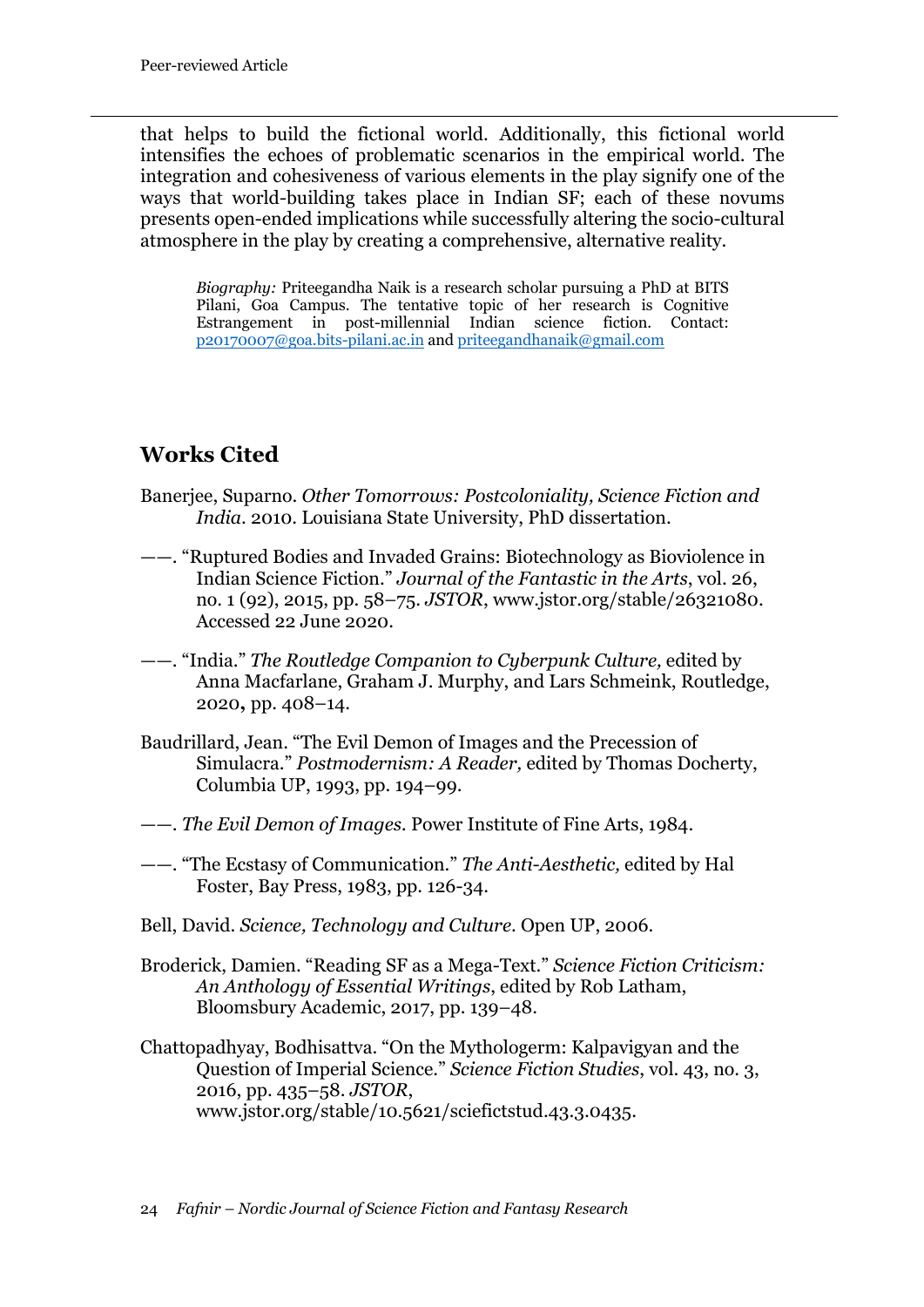——. "Kalpavigyan and Imperial Technoscience: Three Nodes of an Argument." *Journal of the Fantastic in the Arts*, vol. 28, no. 1, 2017, pp. 102–22.

Ciochetto, Lynne. "Advertising and Globalization in India." *Media Asia*, vol. 31, no. 3, 2004, pp. 157–69, doi:10.1080/01296612.2004.11726750.

Crimp, Douglas. "The Photographic Activity of Postmodernism." *Postmodernism: A Reader*, edited by Thomas Docherty, Columbia UP, 1993, pp. 172–79.

- Csicsery-Ronay, Istvan. *The Seven Beauties of Science Fiction*. Wesleyan UP, 2008.
- ——. "The SF of Theory: Baudrillard and Haraway." *Science Fiction Studies*, vol. 18, no. 3, 1991, pp. 387–404. *JSTOR*, www.jstor.org/stable/4240093.
- ——. "What Do We Mean When We Say 'Global Science Fiction'? Reflections on a New Nexus." *Science Fiction Studies*, vol. 39, no. 3, 2012, pp. 478– 93. *JSTOR*, www.jstor.org/stable/10.5621/sciefictstud.39.3.0478. Accessed 21 June 2019.
- Desai, Boman. *The Memory of Elephants.* The U of Chicago P, 1988.
- Godwin, S. K. "Medical Tourism: Subsidising the Rich." *Economic and Political Weekly*, vol. 39, no. 36, 2004, pp. 3981–83. *JSTOR*, www.jstor.org/stable/4415494.
- Harder, Hans. "Indian and International: Some Examples of Marathi Science Fiction Writing." *South Asia Research*, vol. 21, no. 1, Mar.ch 2001, pp. 105–19, doi:10.1177/026272800102100105. Accessed 24 Apr. 2019.
- Harvey, David. *The Condition of Postmodernity: An Enquiry into the Origins of Cultural Change*. Blackwell, 1989.
- Hollinger, Veronica. "Cybernetic Deconstructions: Cyberpunk and Postmodernism." *Mosaic: A Journal for the Interdisciplinary Study of Literature*, vol. 23, no. 2, 1990, pp. 29–44. *JSTOR*, www.jstor.org/stable/24780626. Accessed 16 June 2020.

Kerslake, Patricia. *Science Fiction and Empire*. Liverpool UP, 2007.

- Leiss, William, Stephen Kline, and Sut Jhally. *Social Communication in Advertising: Persons, Products, and Images of Well-Being*. Metheuen, 1986.
- Mathur, Suchitra*.* "Caught between the Goddess and the Cyborg: Third-World Women and the Politics of Science in Three Works of Indian Science Fiction." *The Journal of Commonwealth Literature*, vol. 39, no. 3, Sept. 2004, pp. 119–38, doi:10.1177/0021989404047050.